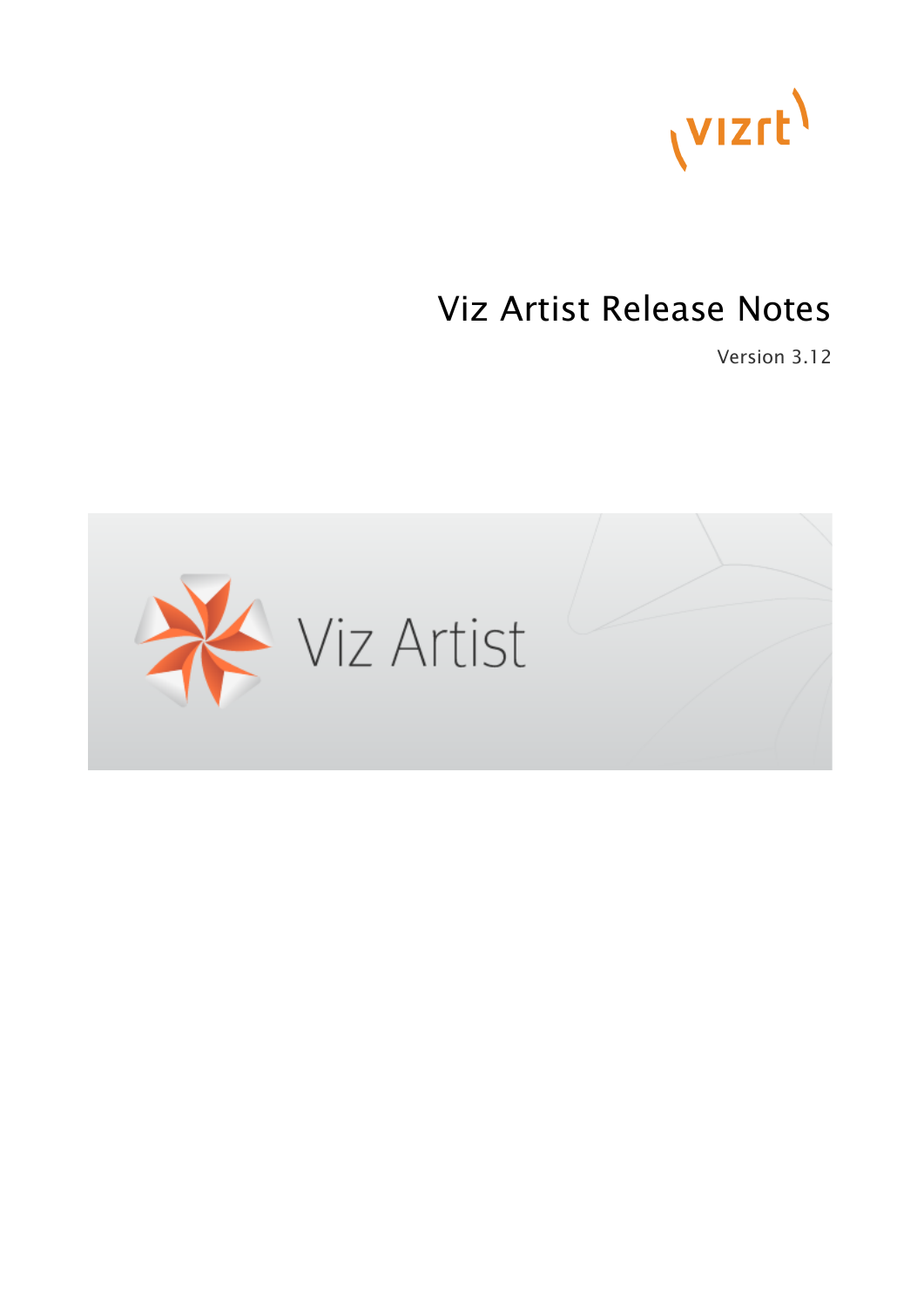

#### Copyright © 2019 Vizrt. All rights reserved.

No part of this software, documentation or publication may be reproduced, transcribed, stored in a retrieval system, translated into any language, computer language, or transmitted in any form or by any means, electronically, mechanically, magnetically, optically, chemically, photocopied, manually, or otherwise, without prior written permission from Vizrt. Vizrt specifically retains title to all Vizrt software. This software is supplied under a license agreement and may only be installed, used or copied in accordance to that agreement.

#### Disclaimer

Vizrt provides this publication "as is" without warranty of any kind, either expressed or implied. This publication may contain technical inaccuracies or typographical errors. While every precaution has been taken in the preparation of this document to ensure that it contains accurate and up-to-date information, the publisher and author assume no responsibility for errors or omissions. Nor is any liability assumed for damages resulting from the use of the information contained in this document. Vizrt's policy is one of continual development, so the content of this document is periodically subject to be modified without notice. These changes will be incorporated in new editions of the publication. Vizrt may make improvements and/or changes in the product(s) and/or the program(s) described in this publication at any time. Vizrt may have patents or pending patent applications covering subject matters in this document. The furnishing of this document does not give you any license to these patents.

#### Technical Support

For technical support and the latest news of upgrades, documentation, and related products, visit the Vizrt web site at [www.vizrt.com.](http://www.vizrt.com)

#### Created on

2019/10/17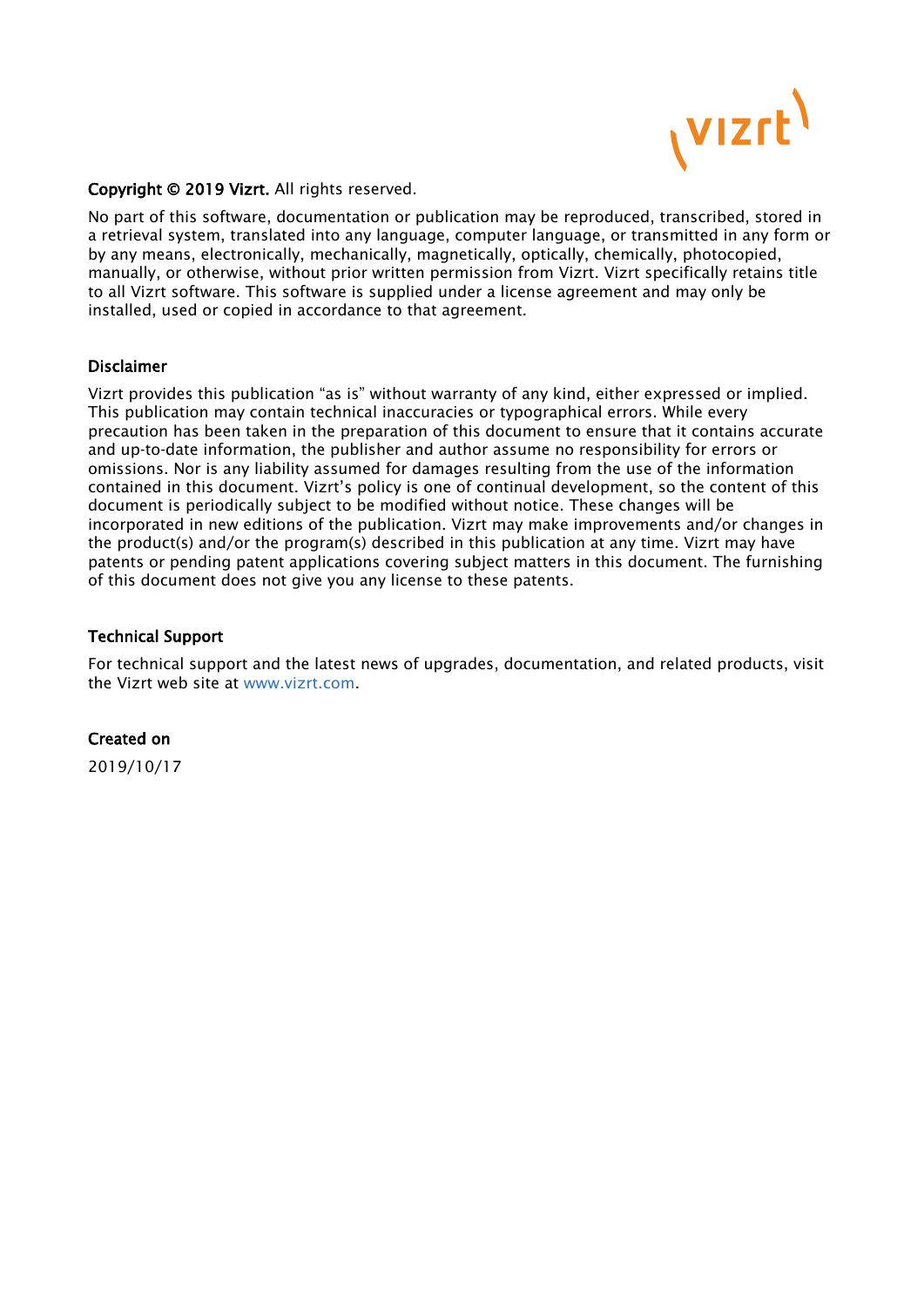# Contents

| $\mathcal{P}$ |  |
|---------------|--|
| 3             |  |
| 3.1           |  |
| 3.1.1         |  |
| 3.1.2         |  |
| 3.1.3         |  |
| 3.1.4         |  |
| 3.2           |  |
| 33            |  |
| 3.4           |  |
| 3.5           |  |
| 3.6           |  |
| 3.6.1         |  |
| 4             |  |
| 5             |  |
| 5.1           |  |
| 5.2           |  |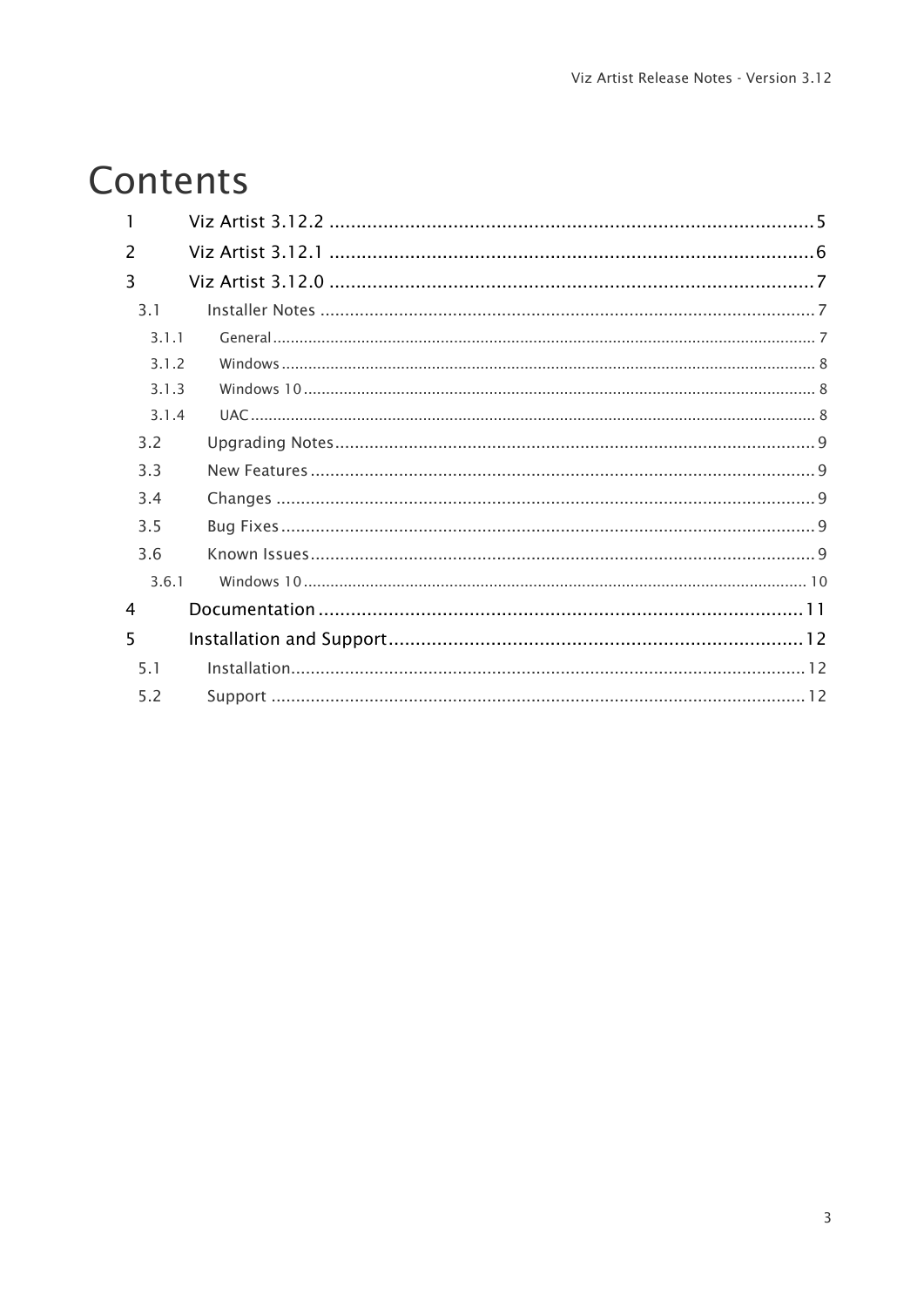- [Viz Artist 3.12.2](#page-4-0)
- [Viz Artist 3.12.1](#page-5-0)
- [Viz Artist 3.12.0](#page-6-0)
	- [Installer Notes](#page-6-1)
		- [General](#page-6-2)
		- [Windows](#page-7-0)
		- [Windows 10](#page-7-1)
		- [UAC](#page-7-2)
	- [Upgrading Notes](#page-8-0)
	- [New Features](#page-8-1)
	- [Changes](#page-8-2)
	- [Bug Fixes](#page-8-3)
	- [Known Issues](#page-8-4)
		- [Windows 10](#page-9-0)
- [Documentation](#page-10-0)
- [Installation and Support](#page-11-0)
	- [Installation](#page-11-1)
	- [Support](#page-11-2)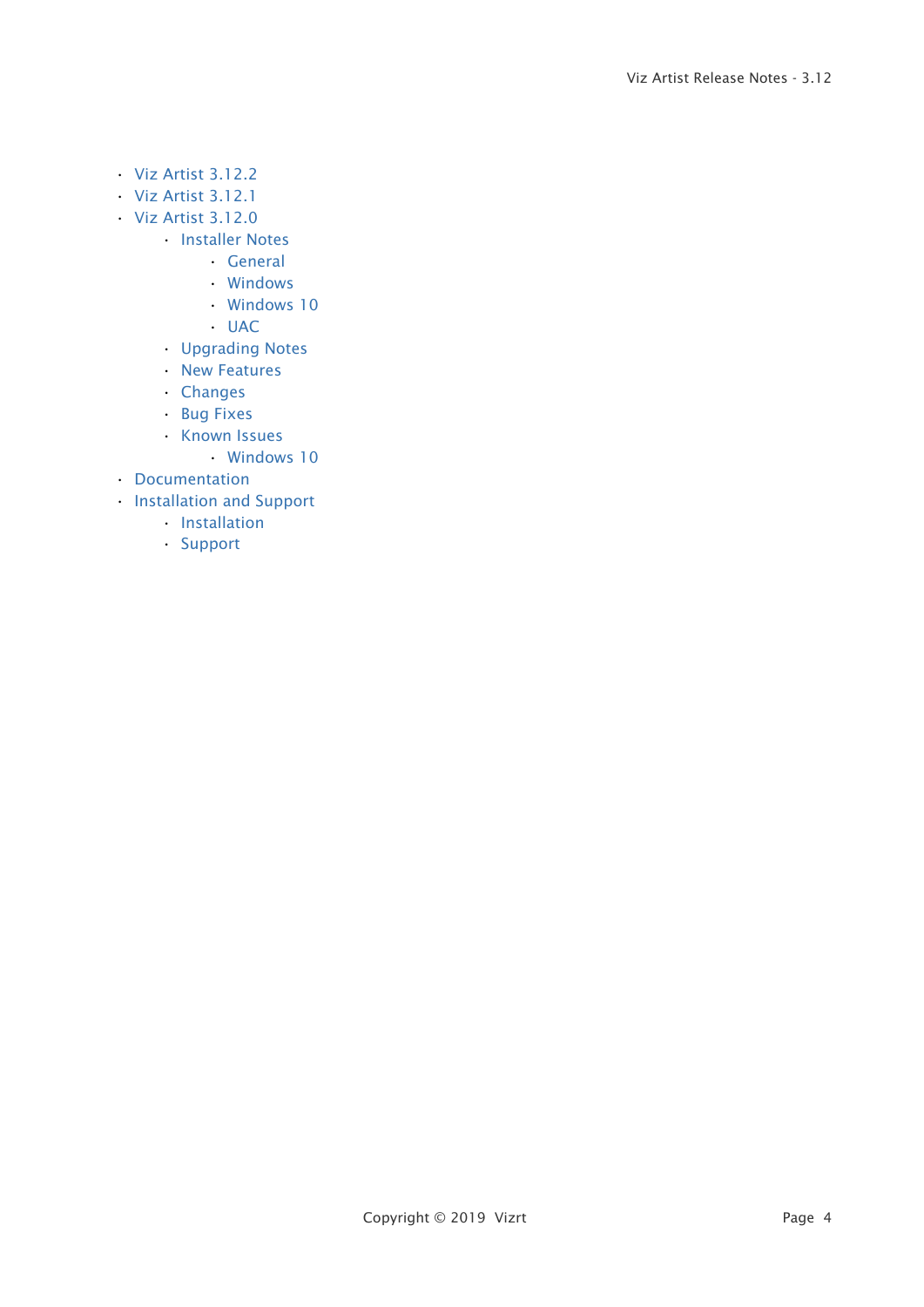# <span id="page-4-0"></span>1 Viz Artist 3.12.2

#### Release Date: 2019-10-17

These are the release notes for Viz Artist version 3.12.2. This document describes the user-visible changes that have been done to the software since release 3.12.1.

A Note: Viz Engine maintains its release notes in a separate document starting from version 3.12.0.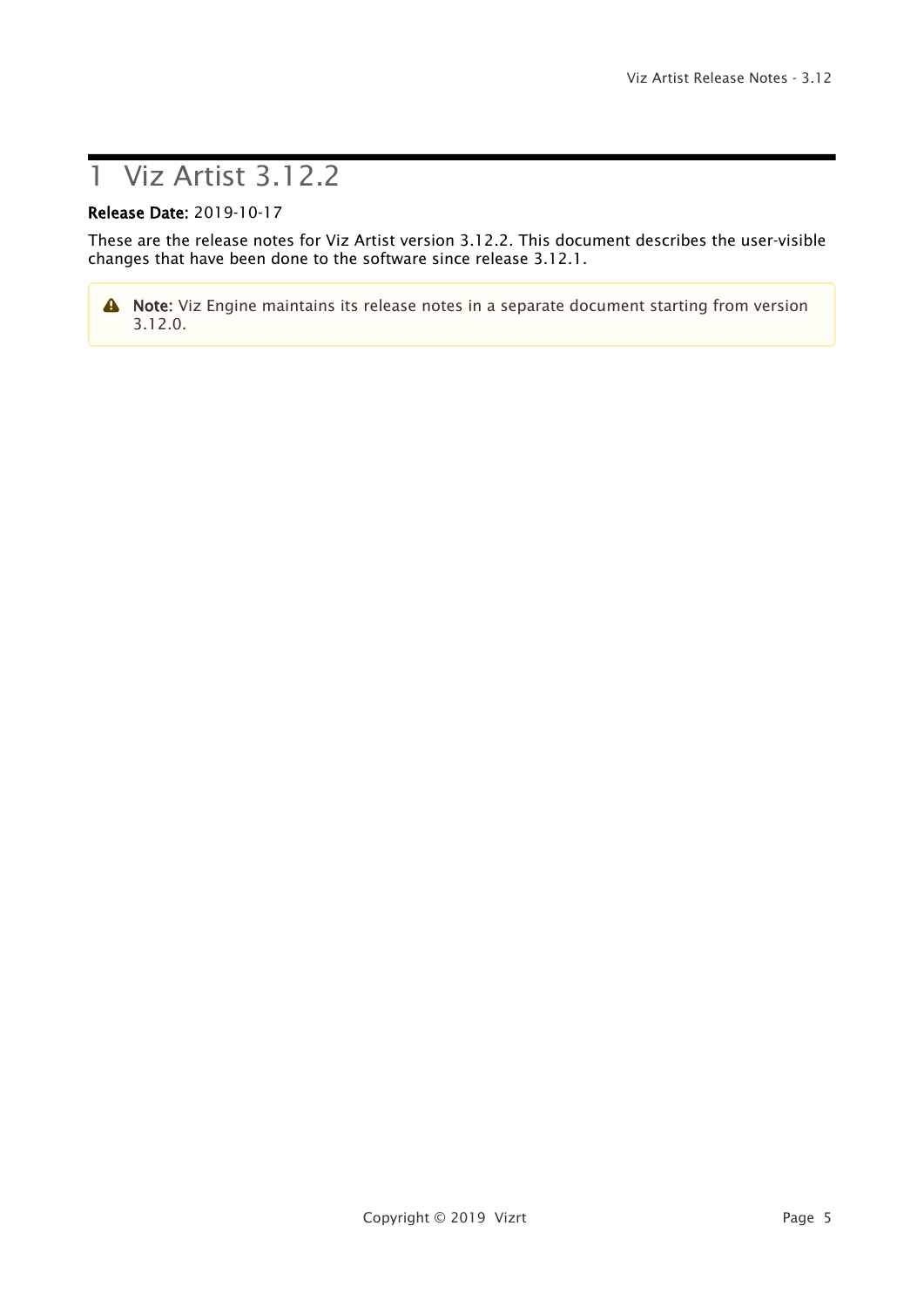# <span id="page-5-0"></span>2 Viz Artist 3.12.1

#### Release Date: 2019-02-28

These are the release notes for Viz Artist version 3.12.1. This document describes the user-visible changes that have been done to the software since release 3.12.0.

A Note: Viz Engine maintains its release notes in a separate document starting from version 3.12.0.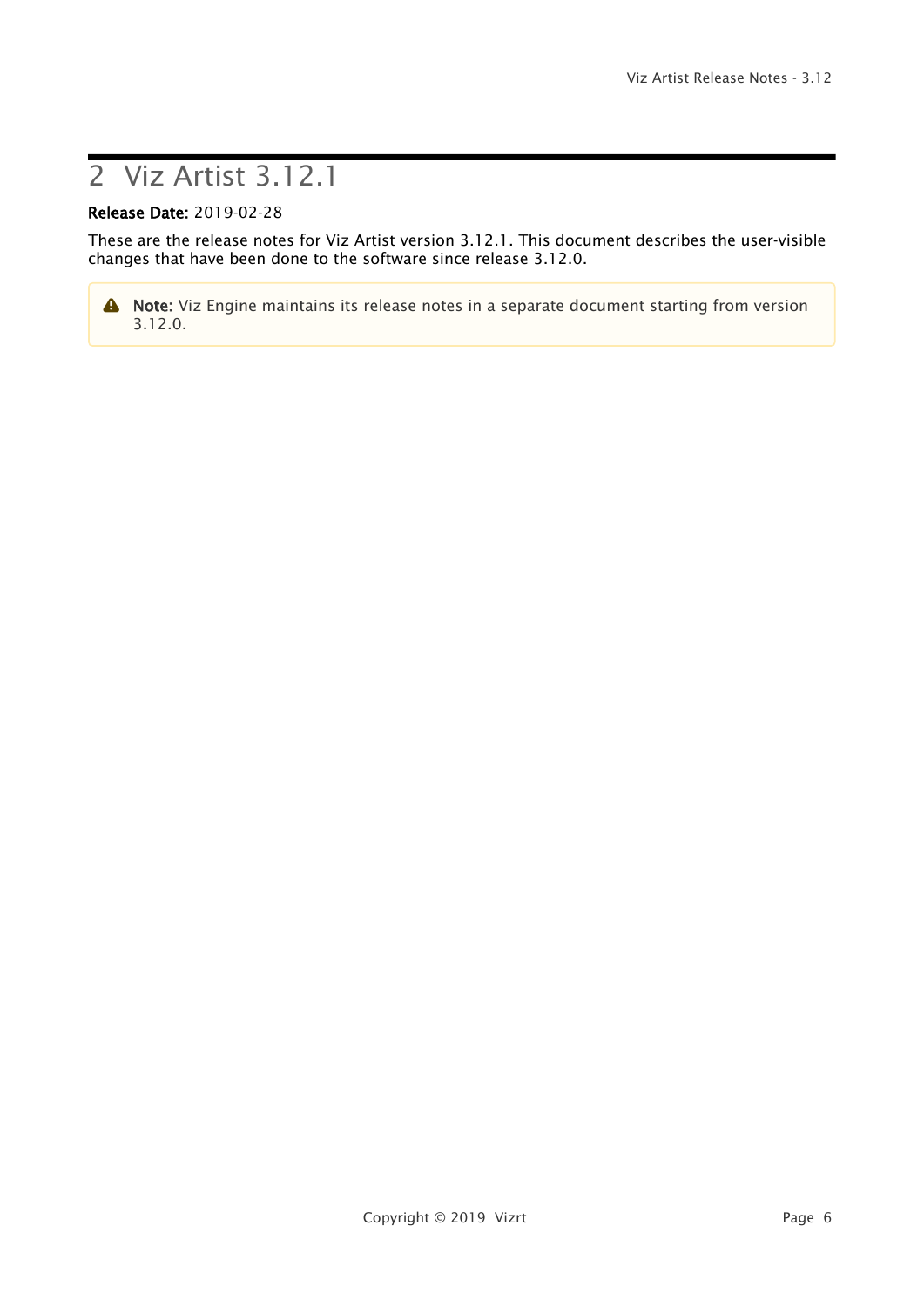# <span id="page-6-0"></span>3 Viz Artist 3.12.0

#### Release Date: 2019-12-12

These are the release notes for Viz Artist version 3.12.0. This document describes the user-visible changes that have been done to the software since release 3.11.0.

A Note: Viz Engine maintains its release notes in a separate document starting from version 3.12.0.

- [Viz Artist 3.12.2](#page-4-0)
- [Viz Artist 3.12.1](#page-5-0)
- [Viz Artist 3.12.0](#page-6-0)
	- [Installer Notes](#page-6-1)
		- [General](#page-6-2)
		- [Windows](#page-7-0)
		- [Windows 10](#page-7-1)
		- [UAC](#page-7-2)
	- [Upgrading Notes](#page-8-0)
	- [New Features](#page-8-1)
	- [Changes](#page-8-2)
	- [Bug Fixes](#page-8-3)
	- [Known Issues](#page-8-4)
		- [Windows 10](#page-9-0)
- [Documentation](#page-10-0)
- [Installation and Support](#page-11-0)
	- [Installation](#page-11-1)
	- [Support](#page-11-2)

## <span id="page-6-1"></span>3.1 Installer Notes

### <span id="page-6-2"></span>3.1.1 General

The Software ships with a bundle installer containing all necessary components. It is recommended to use the bundle installer when setup needs to be done manually.

- To run Viz Artist in a virtual hosted environment, the Codemeter Runtime library must be installed. The Bundle installer automatically installs all necessary libraries.
- The Setup application (both MSI and Bundle installer) must be run in Administrator mode.
- Visual C++ Redistributable files and the Hardlock Dongle driver are not part of the msi-setup file anymore. These files are now installed with the bundle setup application. (VIZENG-13210, VIZENG-12629, VIZENG-12701)
- The new bundle setup application installs or upgrades Viz Artist together with its required Visual C++ Redistributable files. (VIZENG-12936, VIZENG-13804)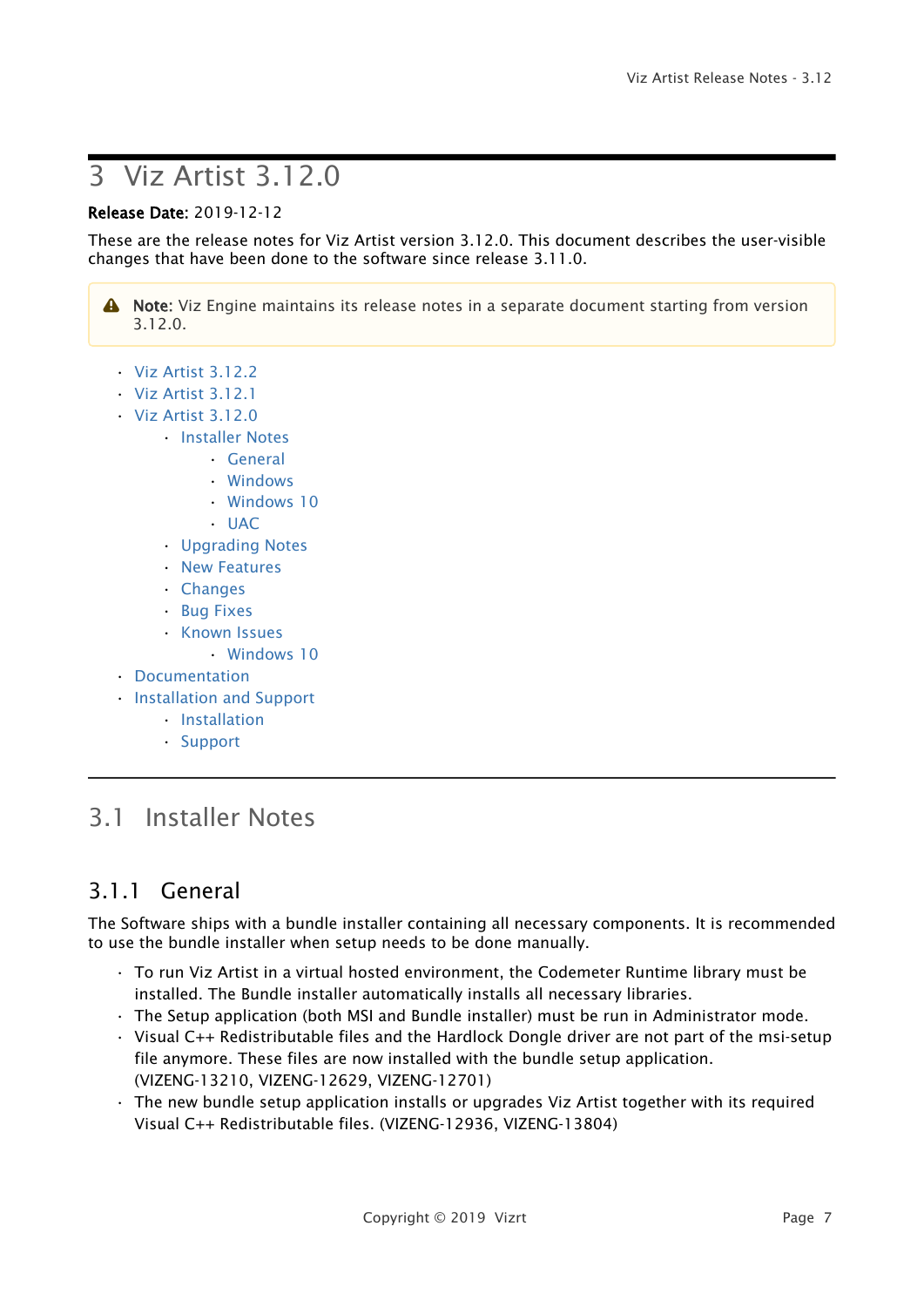- $\cdot$  All files contained in the bundle setup application can be extracted using the /dump command line option. This creates a sub-folder where the files are extracted. (VIZENG-13020)
- Multiple installations of Viz Artist are not supported.
- The installer will automatically upgrade (replace) any existing Viz Artist™ 3.6.x/3.7.x installation. However, downgrading is currently not supported. (VIZENG-7098)
- The installer package is now digitally signed. (VIZENG-7378)
- The user account must have SeCreateGlobalPrivilege (SE\_CREATE\_GLOBAL\_NAME) enabled.

#### <span id="page-7-0"></span>3.1.2 Windows

• This software has been tested to run on the following systems:Windows Server 2008 R2/SP1 (64bit), Server 2016, Server 2012 R2Windows 7 (64bit), Windows 10 (Fall Creators Update) (64bit)

Only English Operating System(s) are supported.

- It is recommended to install the latest Windows Security Updates and Patches, except nVidia and Hardlock updates.
- Windows 7/10/Server 2016 or Windows Server 2012 R2/SP1 is required, Windows XP is no longer supported.
- NET framework 4.5 or higher is required. (VIZENG-6036)
- Minimum Windows Installer version is now 5.0.0 (released with Windows Server 2008 R2 and later and Windows 7 and later.) (VIZENG-10146)
- In case of an error 0xc000007b on Windows 7 system, the update [KB2999226](https://www.microsoft.com/en-us/download/details.aspx?id=49093) must be installed.
- To run Viz Artist™/Viz Engine™ without Administrator privileges you need to grant the following permissions:
	- SeIncreaseBasePriorityPrivilege
	- SeCreateGlobalPrivilege
	- SeCreatePagefilePrivilege
	- SeIncreaseWorkingSetPrivilege

#### <span id="page-7-1"></span>3.1.3 Windows 10

• Network shares are not accessible from within Viz Artist when UAC is enabled or when running on Windows 10. The page Local Settings in Viz Configuration has been extended for enabling Network drive linking. (VIZENG-15594, VIZENG-15319)

### <span id="page-7-2"></span>3.1.4 UAC

- Viz version 3.12.0 is UAC aware. Configuration-files, profiles, log-files and additional files are stored in *%VIZ\_PROGRAMDATA%*, which defaults to *%ProgramData%\vizrt\viz3*. Temporary data is stored in *%VIZ\_TEMPDATA%* which defaults to *%TMP%\vizrt\Viz3*. The default value can be changed in viz.cmd or on the command line of *viz.exe*.
- Starting Viz Artist™ shows a UAC popup for *VizStarter.exe*. (VIZENG-8683)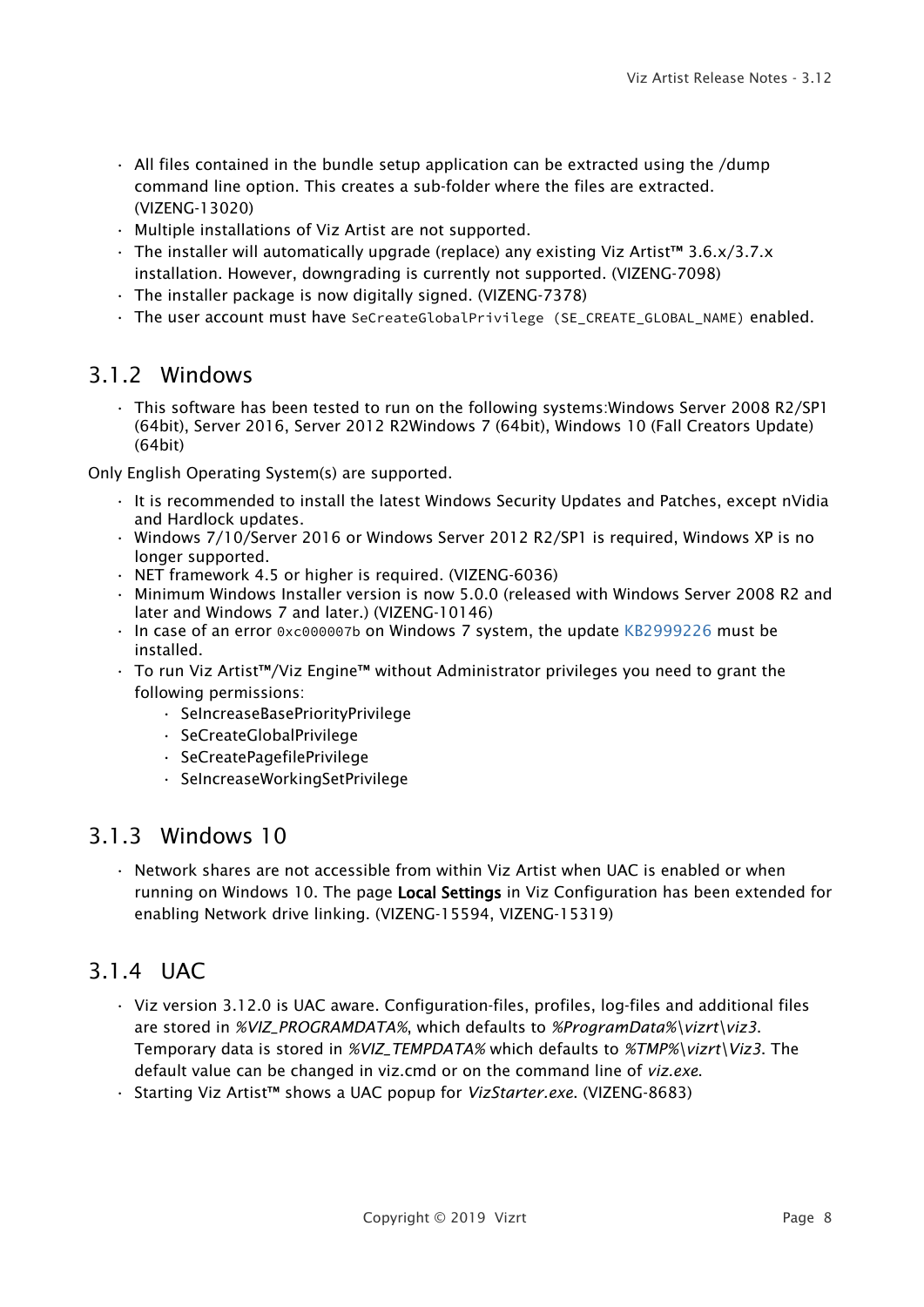### <span id="page-8-0"></span>3.2 Upgrading Notes

• Viz Artist is now being started by the engine process and not by command file anymore. If you start viz.exe and VizGui.exe independent, the "Restart Current" will fail.

### <span id="page-8-1"></span>3.3 New Features

• Context Menu Entry to add DVE-Textures in Hybrid Mode. (VIZART-826)

### <span id="page-8-2"></span>3.4 Changes

- Maps Setting "Attribution Style" was removed form Configuration. (VIZART-863)
- Removed IP settings for Stream Input and Video Output from Configuration. (VIZART-828)
- Removed HD Interlaced configuration parameter from Renderer Options. (VIZART-824)
- The "Low latency mode" for x.Mio3 boards (to run as xMio2+) has been removed. (VIZART-829)
- Improved Save As dialog for displaying long file names. (VIZART-741)

## <span id="page-8-3"></span>3.5 Bug Fixes

- Fixed thumbnails showing wrong image and name. (VIZART-629)
- Fixed per-character Kerning and Spacing in Font Editor (VIZART-127)
- Fixed several VizOne browser issues with transfering issues. (VIZART-846)

### <span id="page-8-4"></span>3.6 Known Issues

- Maximum of GDI handles (which are necessary to show icons from Graphic Hub and Archive) can exceed. Windows default is set to 10000. It is recommended to increase this value from hexadecimal "2710" to "FFFF" in the registry.
	- For 32-bit and 64-bit Windows: HKEY\_LOCAL\_MACHINE\\SOFTWARE\\Microsoft\ \Windows NT\\CurrentVersion\\Windows\\GDIProcessHandleQuota
	- Additional key for 64-bit Windows: HKEY\_LOCAL\_MACHINE\\SOFTWARE\ \Wow6432Node\\Microsoft\\Windows NT\\CurrentVersion\\Windows\ \GDIProcessHandleQuota
	- Viz One Browser: When the Viz One Browser window gets minimized (either using the minimize button in the window bar, or WIN+D to hide all windows on the desktop), it can only be brought back to the screen by using the Restore and Maximize entries in the context menu of the window in the windows taskbar.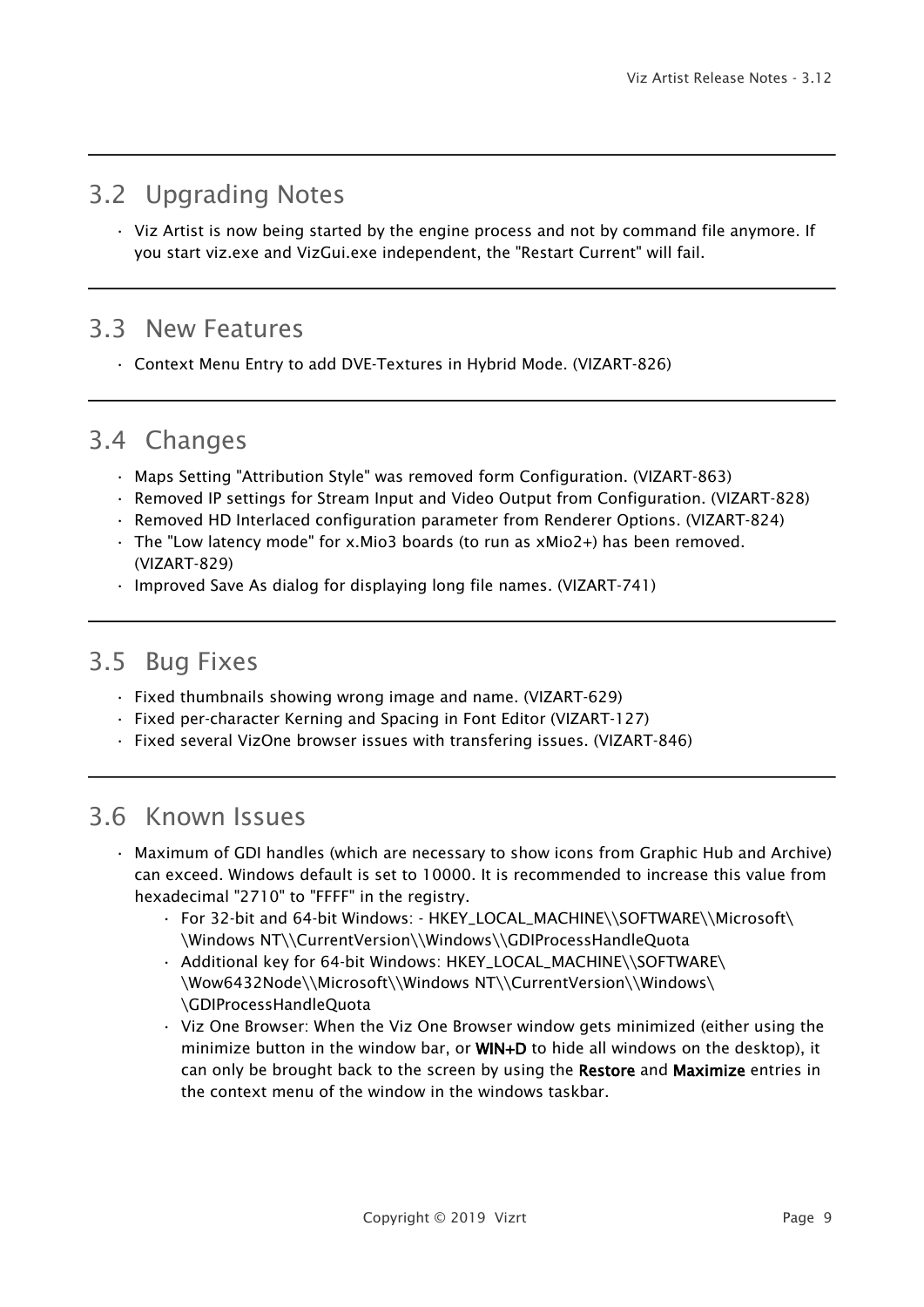• Viz One Browser: The preview of clip elements in the Viz One Browser doesn't show the content correctly anymore when the browser window is moved to another display (e.g., second screen). The application needs to be restarted to bring back the clip preview.

### <span id="page-9-0"></span>3.6.1 Windows 10

- If the windows render scaling factor is set to be higher than 100% (for UHD monitor resolutions) it might happen that the render window is not shown. Setting back the scaling factor to 100% resolves this issue.
- Right clicking on the Taskbar icon of Viz Engine starts a new instance. Starting an additional VizGui process is being prevented on Windows 10.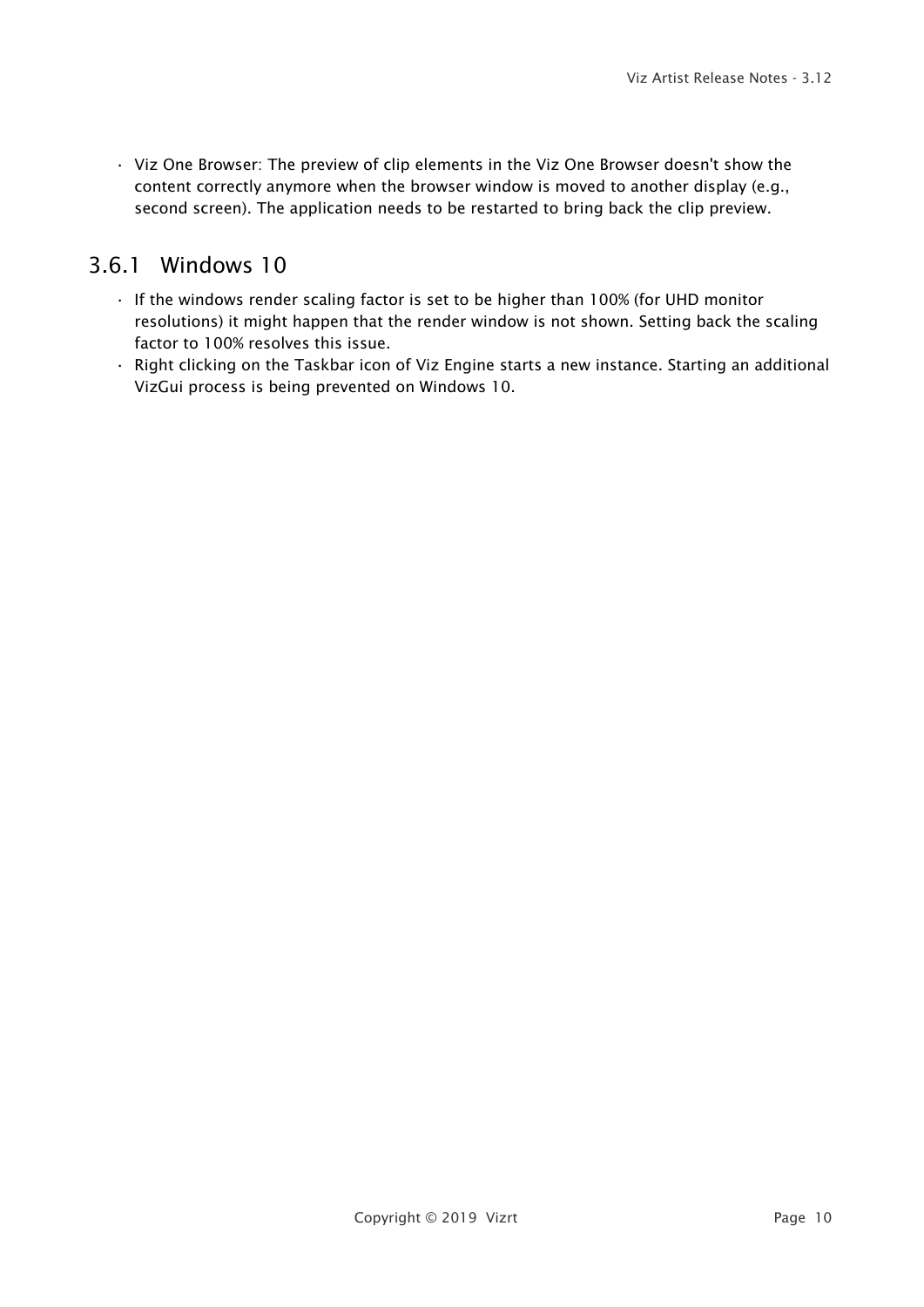# <span id="page-10-0"></span>4 Documentation

Documentation for both Viz Engine and Viz Artist™ is available at the Vizrt Documentation Center:

- [Viz Artist™ User Guide](http://documentation.vizrt.com/viz-artist-guide/3.12/)
- [Viz Engine™ Administrator Guide](http://documentation.vizrt.com/viz-engine-guide/3.12/)